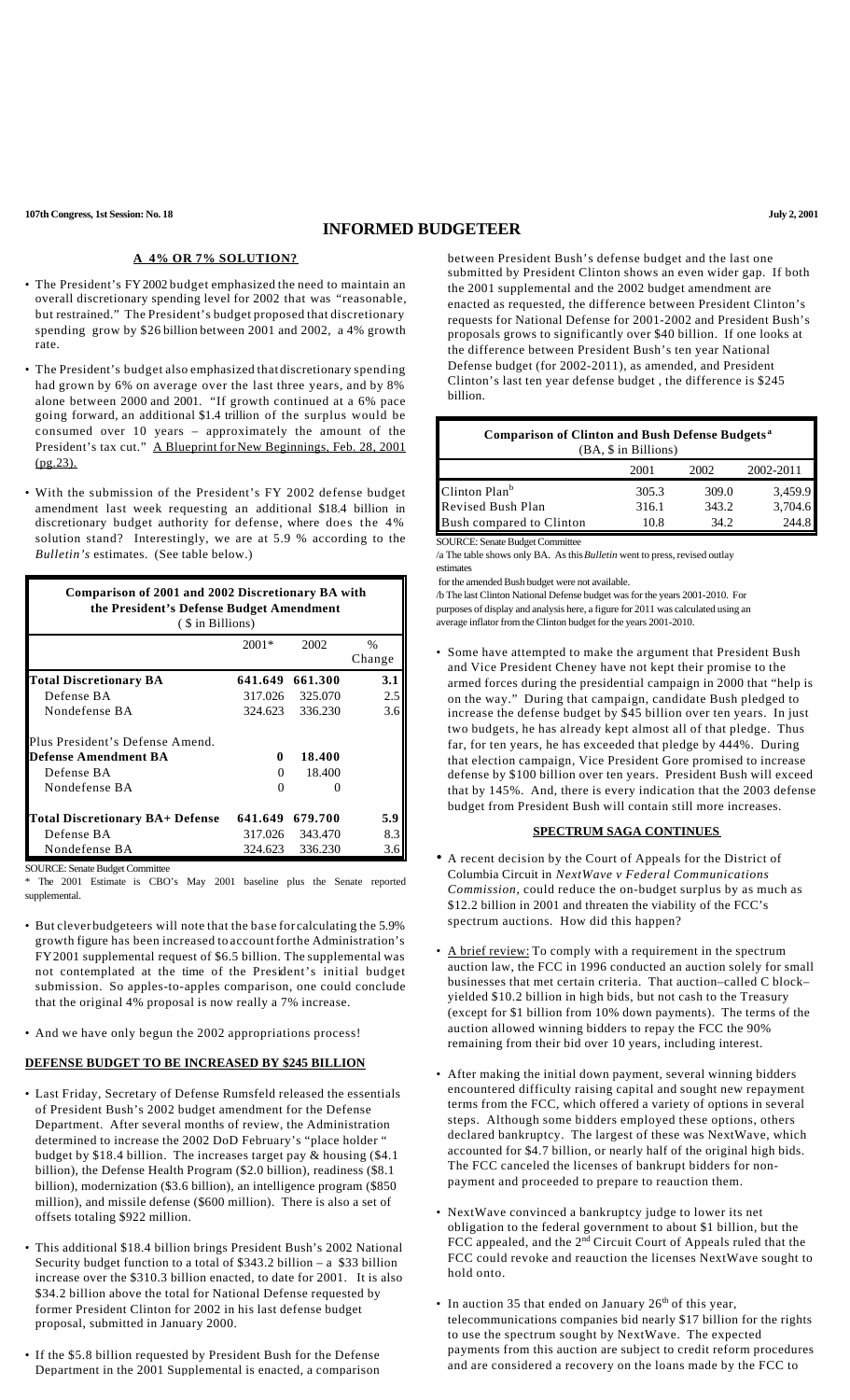the original C-block licensees. Credit subsidies, which are classified as mandatory, are estimated annually and are adjusted to reflect the most recent information on the cash flows being generated by the licenses. OMB estimated that the present value of payments from auction 35 were \$12.2 billion higher than expected. The \$12.2 billion credit subsidy reestimate was included as a negative outlay in both OMB and CBO's projections of the surplus under current law for 2001.

- Recent Developments: Just as Treasury was preparing to record the credit subsidy reestimate of \$12.2 billion, and despite the 2<sup>nd</sup> Circuit's decision, the DC Circuit decided in favor of NextWave. The Court found that the Bankruptcy Code prohibited the FCC from cancelling NextWave's licenses.
- The FCC has 45 days to decide whether to ask for a hearing en banc and then 60 days after that to appeal any decision to the Supreme Court. If the FCC decides not to appeal, or if the FCC loses in the Supreme Court, the FCC could be forced to settle with NextWave in the Bankruptcy Court. Under this scenario it is unlikely that taxpayers would ever receive anything close to the \$17 billion that auction 35 indicated the licenses are worth– remember that one bankruptcy judge estimated their value at \$1 billion.
- Meanwhile, OMB and the FCC must decide whether Treasury should record the negative \$12.2 billion credit subsidy reestimate in 2001. The DC Circuit Court decision increases the uncertainty regarding the expected value of future payments from auction 35. OMB could reduce the subsidy reestimate recorded by Treasury to reflect this uncertainty. OMB also could tell Treasury to record the entire \$12.2 billion if they expect the FCC to prevail. Finally, OMB could postpone any action until a final decision is reached.
- The Administration's decision on how much of a credit subsidy reestimate to record and when to record it will have a big impact on the surplus. If those funds are not recorded in 2001, the estimated on-budget surplus, less the HI surplus, will slip from \$12.7 billion to \$0.4 billion, because OMB and CBO both have included the \$12.2 billion negative outlay in their baselines.
- Although the recording of receipts under credit reform may seem capricious, ultimately the sum of all credit subsidy reestimates must reflect the total amount of cash received by the government for the licenses. So, regardless of the Administration's decision in 2001, the FCC must ultimately prevail for the surpluses over the next 10 year to not be adversely impacted by this court decision.

#### **FEDERAL GOVERNMENT TEETERING ON THE EDGE?**

- In his last official act as Chairman of the Senate Governmental Affairs Committee, Senator Fred Thompson released a report on the most pressing management problems the Bush Administration will face in the coming years. The report, entitled "Government at the Brink," reviews what GAO and agency Inspector General studies and testimonies have said about the federal government's management challenges.
- The most critical and widespread problems throughout the federal government include the management of its workforce, where recent employee "downsizing"and an aging workforce combine to leave many agencies short of employees with the necessary skills to do their jobs. The federal government also continues to falter in its attempts to effectively and efficiently manage its financial and accounting systems as well as its information technology systems. Finally, the report highlights the federal government's propensity to operate overlapping programs as well as regulatory programs, subsidies, tax breaks and other forms of federal intervention.

• The report also lists the federal government's top ten worst examples of mismanagement. The unlucky ten include:

**1. The Big Dig** - Boston's Central Artery, the most expensive federal infrastructure project ever, is now estimated to cost almost \$14 billion - a 525 percent increase from the original estimate of \$2.6 billion.

**2. Trust for American Indians** - The Interior Department does not know what happened to more than \$3 billion it holds for American Indians.

**3. DoD Financial Management** - The Defense Department is notorious for its inability to account for much of what it spends its money on.

**4. NASA** - Poor management of its contracts and major projects by NASA has caused billions to be forever lost. Highlighted are the failed Mars Polar Lander, Mars Microprobe Missions as well as the X-33, a space traveling airplane.

**5. Medicare** - Medicare wastes at least \$12 billion a year on improper payments.

**6. DOE** - fails to safeguard the nation's nuclear secrets. **7. IRS Financial Management** - The IRS does not know how much Social Security and Medicare taxes it collects and sometimes doesn't record payments made by taxpayers for over a decade.

**8. Veterans Affairs** - The VA's IG found that a hospital's food service shares the loading dock with the Environmental Management Service's hazardous waste containers.

**9. Student Financial Aid** - Federal student aid programs are exposed to a great deal of fraud and abuse.

**10. Unemployment Insurance Fund** - The Labor Department has been unable to stop fraudulent employer and internal embezzlement schemes, fraudulent interstate claims and the fraudulent collection of benefits by illegal aliens using fake Social Security numbers.

• According to Senator Thompson's report, the key ingredients required for the Bush Administration and the Congress to tackle these problems include strong political leadership from the Executive Branch as well as from Congressional leaders; agency follow-up through the establishment of specific performance goals; investing in improvements; and linking funding to results, where both the President and the Congress need to insist on reliable performance information to determine what's working and what's not, and then hold the agencies and programs accountable.

## **BUDGET QUIZ**

- **Question**: During his recent testimony before the House Budget Committee on the Budget Enforcement Act (BEA), OMB Director Daniels stated that OMB's current assessments show that a deficit of \$121.2 billion exists on the "paygo" scorecard. If not waived or modified before the end of this fiscal year, can \$121.2 billion in non-exempt direct spending programs be sequestered?
- **Answer**: No. The BEA defines the universe of sequesterable resources, by exempting some programs (e.g. social security), limiting the sequester (e.g. Medicare at no more than 4%) and placing other restrictions on the sequestration process. In total, OMB estimates the universe of sequesterable direct spending programs is no more than \$33.3 billion – less than 30% of the current \$121.2 billion paygo deficit.
- **Bonus Question**: If the maximum sequester were ordered, what programs and how much would they be reduced this fall?
- **Answer**: According to OMB estimates, the \$33.3 billion sequester would be as follows: